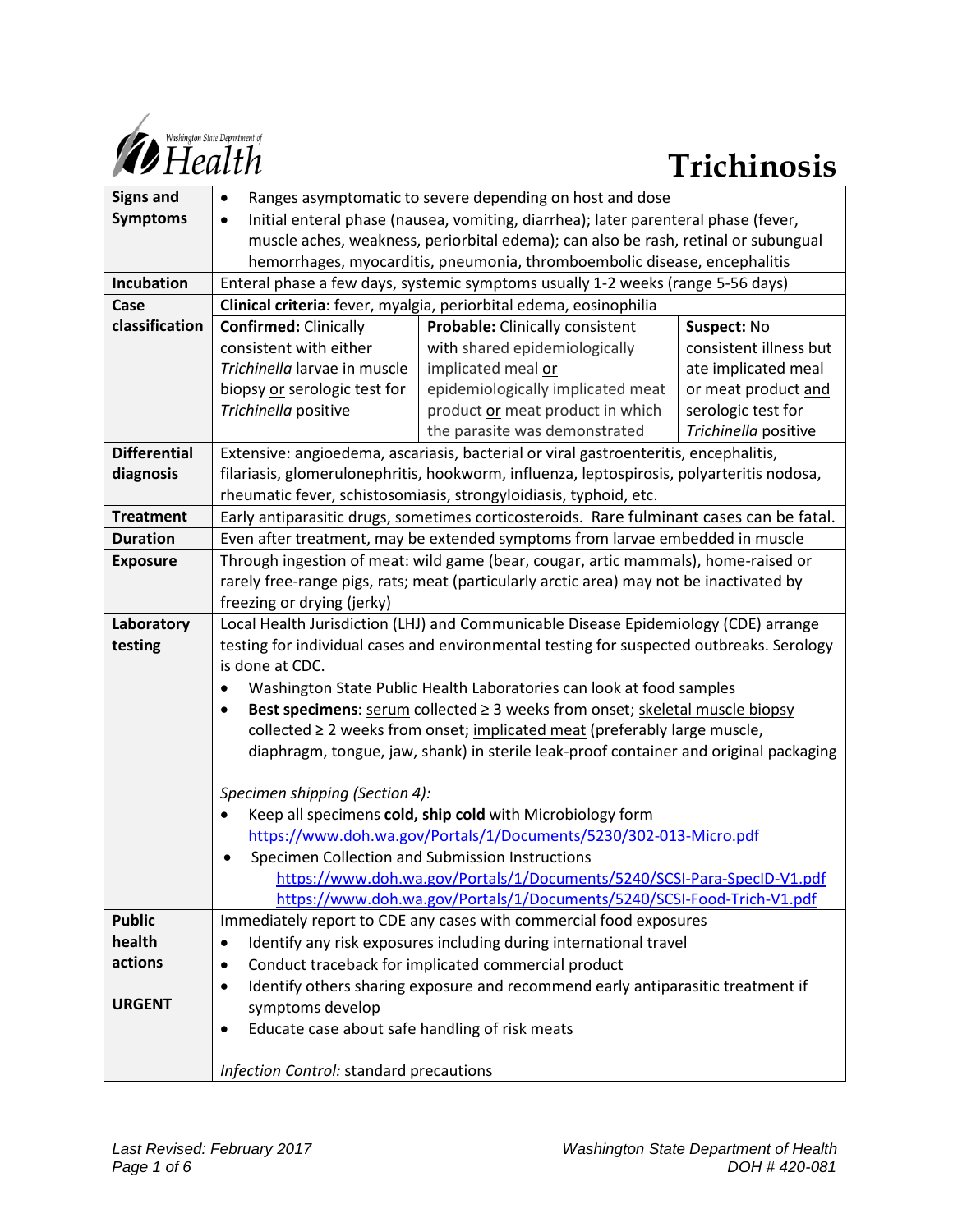# **Trichinosis (Trichinellosis)**

# **1. DISEASE REPORTING**

## **A.Purpose of Reporting and Surveillance**

- 1. To identify sources of transmission (e.g., contaminated meat) and to prevent further transmission from such sources.
- 2. To educate exposed persons about signs and symptoms of disease, thereby facilitating early diagnosis.
- 3. To educate people about how to reduce their risk of infection.

# **B. Legal Reporting Requirements**

- 1. Health care providers: notifiable to local health jurisdiction within 3 business days.
- 2. Health care facilities: notifiable to local health jurisdiction within 3 business days.
- 3. Laboratories: *Trichinella* species notifiable to local health jurisdiction within 2 business days. Specimen submission is on request only.
- 4. Local health jurisdictions: notifiable to the Washington State Department of Health (DOH) Communicable Disease Epidemiology (CDE) within 7 days of case investigation completion or summary information required within 21 days.

## **C. Local Health Jurisdiction Investigation Responsibilities**

- 1. Begin follow up investigation within one business day.
- 2. Report all *confirmed* cases to CDE (see definition below). Complete the standard case report form (at: [https://www.doh.wa.gov/Portals/1/Documents/5100/210-062-](https://www.doh.wa.gov/Portals/1/Documents/5100/210-062-ReportForm-Trichinosis.pdf) [ReportForm-Trichinosis.pdf\)](https://www.doh.wa.gov/Portals/1/Documents/5100/210-062-ReportForm-Trichinosis.pdf) and enter the data into the Washington Disease Reporting System (WDRS).

# **2. THE DISEASE AND ITS EPIDEMIOLOGY**

#### **A. Etiologic Agent**

Trichinosis is caused by intestinal roundworms (nematodes) in the genus *Trichinella*. The species *Trichinella spiralis* occurs worldwide and causes most human infections.

#### **B. Description of Illness**

Although most infections are subclinical, illness in humans is highly variable and can range from asymptomatic infection to a fulminating, fatal disease, depending on the number of larvae ingested and the person's age and immunologic status. In the week after being ingested in infected meat, larvae mature into adult worms in the intestine and may cause abdominal discomfort, nausea, vomiting and/or diarrhea. Weeks later as the larvae from these adult worms migrate into tissues, persons may develop fever, myalgias, weakness, malaise, and periorbital edema. Less frequently, persons develop rash, photophobia, and retinal or subungual hemorrhages. In severe cases, myocarditis, pneumonia, thromboembolic disease, and encephalitis may develop and cause death.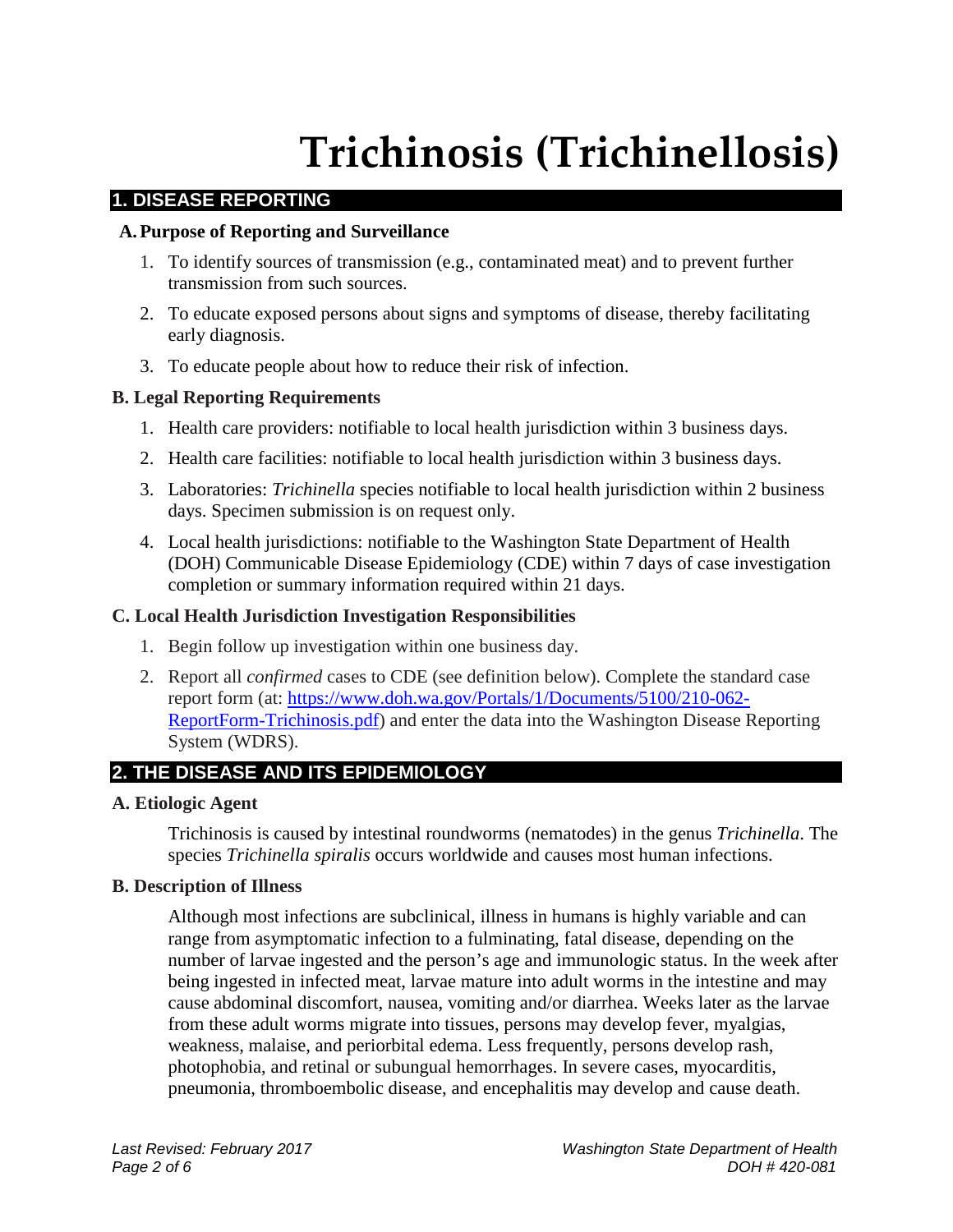# **C. Trichinosis in Washington State**

There are none or one report of trichinosis per year. The rare cases in recent years have been associated with wild game, either cougar or bear meat, eaten raw or as jerky.

# **D. Reservoirs**

Many omnivores and carnivores can be infected. Reservoirs include home-raised or freerange pigs, horses, dogs, rats, foxes, wolves, bears, seals, polar bears, and wild boars.

# **E. Modes of Transmission**

Trichinosis is acquired by eating raw or insufficiently cooked flesh of animals containing viable encysted larvae. In the United States, trichinosis was associated historically with eating undercooked pork from domesticated sources when pigs were fed raw food scraps or could eat rats, but now wild game meat is the most common source. After ingestion, larvae develop into adult worms in the epithelium of the small intestine. Gravid female worms then produce larvae which penetrate the intestinal wall, disseminate via the bloodstream throughout the body, and become encapsulated in skeletal muscle.

# **F. Incubation Period**

Gastrointestinal symptoms (enteral phase) may appear within a few days. Systemic symptoms (parenteral phase) usually appear 1–2 weeks after ingestion of infected meat but may appear between 5 and 56 days depending on the number of parasites involved.

# **G. Period of Communicability**

The infection is not transmitted directly from person to person.

# **H. Treatment**

Albendazole or mebendazole appear to be effective when given early in the course of the illness. Although these medications are active against adult worms in the gut, they have little effect on larvae embedding in tissue. If delayed, antiparasitic treatment may need longer duration. Corticosteroids are used when symptoms are severe.

# **3. CASE DEFINITIONS**

# **A. Clinical Criteria for Diagnosis**

A disease caused by ingestion of *Trichinella* larvae, usually through consumption of *Trichinella*-containing meat—or food contaminated with such meat—that has been inadequately cooked prior to consumption. The disease has variable clinical manifestations. Common signs and symptoms among symptomatic persons include eosinophilia, fever, myalgia, and periorbital edema.

# **B. Laboratory Criteria for Diagnosis**

Human specimens

- 1. Demonstration of *Trichinella* larvae in tissue obtained by muscle biopsy, or
- *2.* Positive serologic test for *Trichinella.*

#### Food specimens

Demonstration of *Trichinella* larvae in food (probable)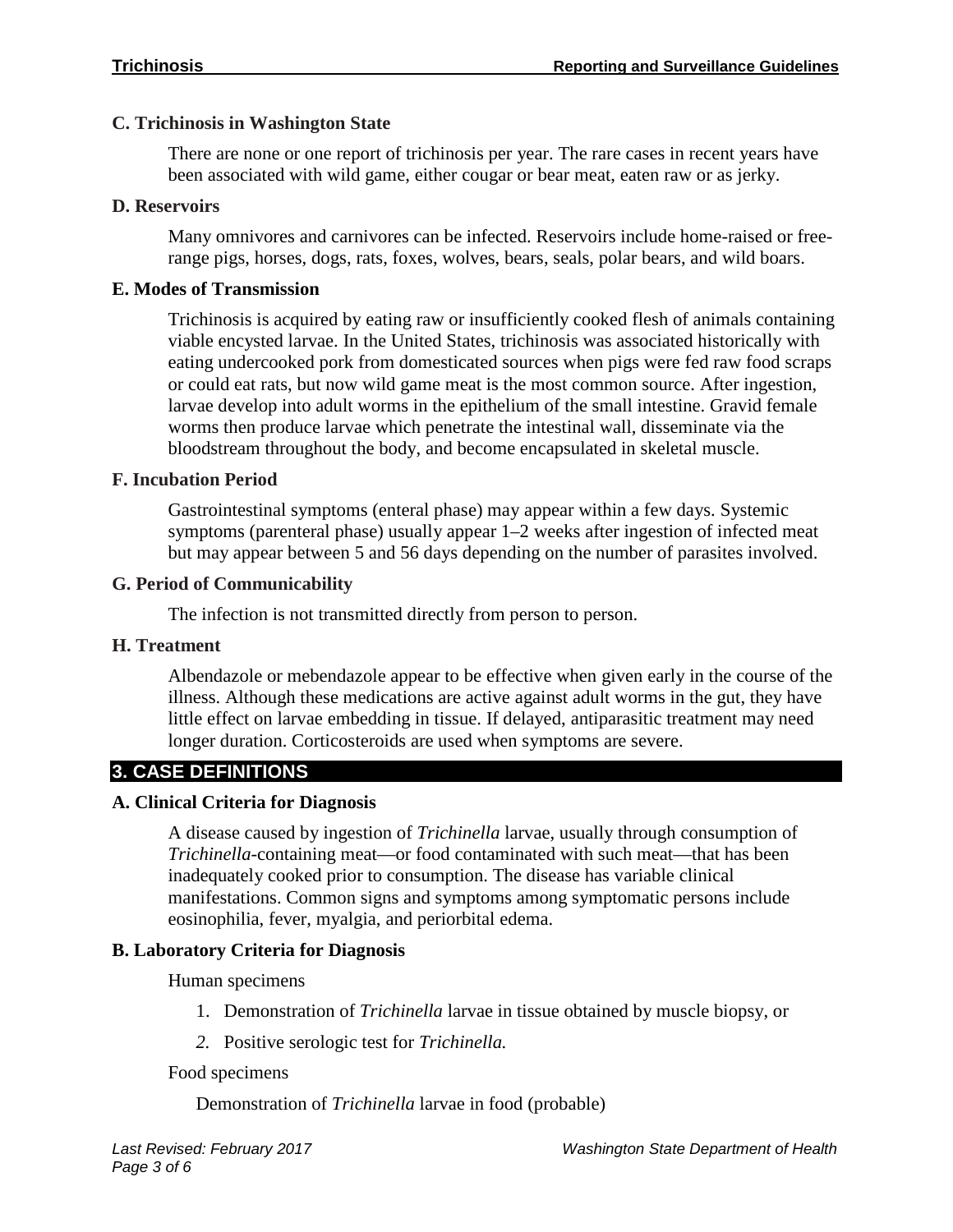# **C. Case Definition (2014)**

*Suspect:* a case where there is no clinically compatible illness should be reported as suspect if the person shared an epidemiologically implicated meal, or ate an epidemiologically implicated meat product, and has a positive serologic test for trichinellosis (and no known prior history of *Trichinella* infection).

*Probable:* a clinically compatible illness in a person who shared an epidemiologically implicated meal or ate an epidemiologically implicated meat product.

OR

a clinically compatible illness in a person who consumed a meat product in which the parasite was demonstrated.

*Confirmed*: a clinically compatible case that is laboratory confirmed in the patient.

# **D. Comment**

Persons who shared the implicated meat/meal should be investigated and considered for case status as described above.

Epidemiologically implicated meals or meat products are defined as a meal or meat product that was consumed by a person who subsequently developed a clinically compatible illness that was laboratory confirmed.

Serial or subsequent cases of trichinellosis experienced by one individual should only be counted if there is an additional epidemiologically compatible exposure. Because the duration of antibodies to *Trichinella* spp. is not known, mere presence of antibodies without a clinically-compatible illness AND an epidemiologically compatible exposure may not indicate a new infection especially among persons with frequent consumption of wild game species known to harbor the parasite.

Negative serologic results may not accurately reflect disease status if blood was drawn less than 3-4 weeks from symptom onset.

# **4. DIAGNOSIS AND LABORATORY SERVICES**

# **A. Diagnosis**

The diagnosis of trichinosis is likely in persons with myositis, fever, periorbital edema, eosinophilia and a history of consuming non-commercial high-risk meat (particularly wild game) that is raw or under-cooked. Laboratory confirmation is commonly made by detection of *Trichinella* specific antibodies in serum drawn at least 3 weeks after infection. The diagnosis can also be confirmed by identification of *Trichinella* larvae in a skeletal muscle biopsy specimen (taken at least two weeks after infection) but a biopsy is not often necessary.

# **B. Services Available at the Washington State Public Health Laboratories (PHL)**

PHL can assist in identifying *Trichinella* species in a muscle biopsy or food specimen, and will forward specimens for serologic testing to the CDC. Contact Communicable Disease Epidemiology for approval prior to submitting specimens.

Note that PHL require all clinical specimens have two patient identifiers, a name **and** a second identifier (e.g., date of birth) both on the specimen label and on the submission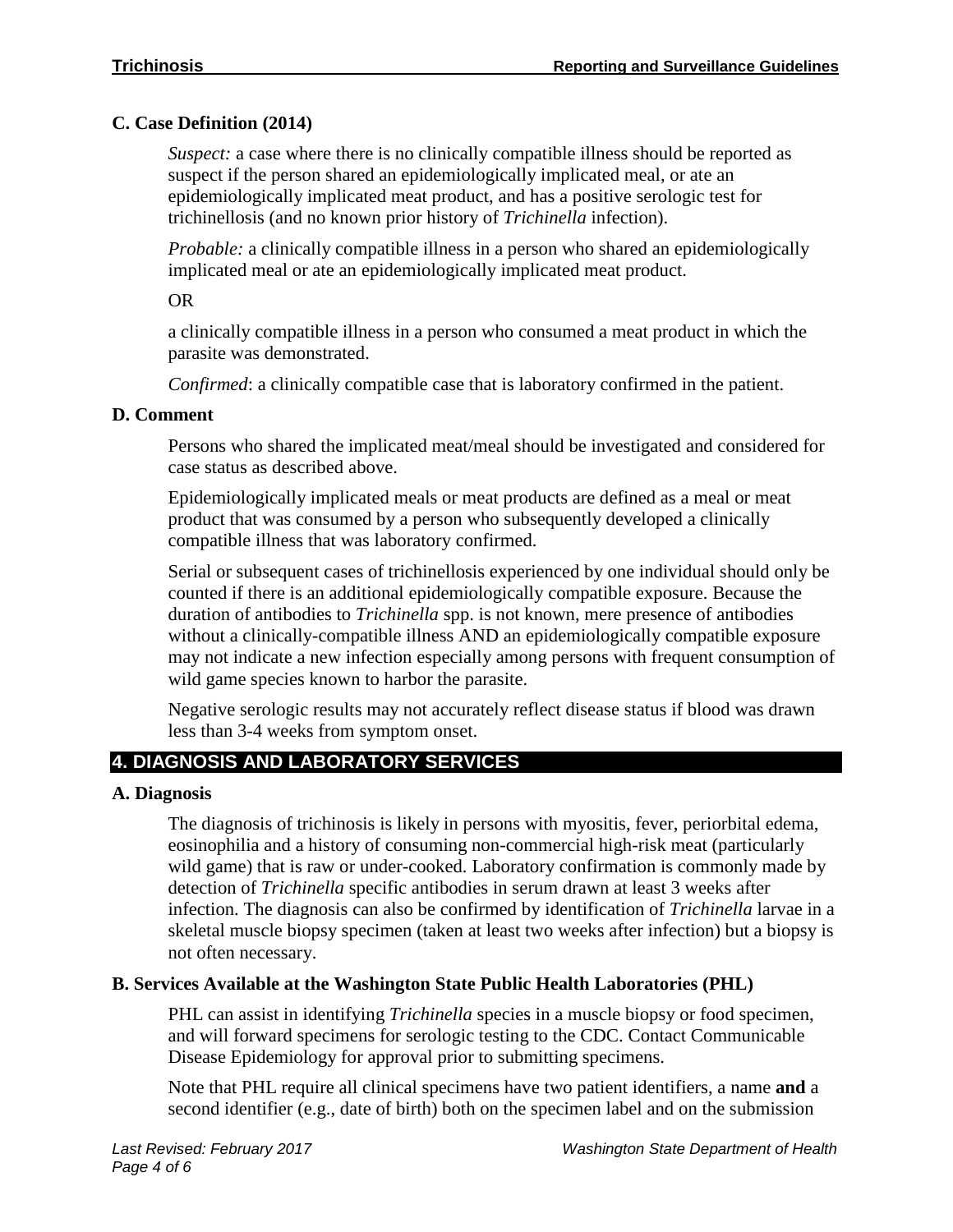form. Due to laboratory accreditation standards, specimens will be rejected for testing if not properly identified. Also include specimen source and collection date. For details see: <https://www.doh.wa.gov/Portals/1/Documents/5240/SCSI-Para-SpecID-V1.pdf> <https://www.doh.wa.gov/Portals/1/Documents/5240/SCSI-Food-Trich-V1.pdf>

# **C. Specimen Collection**

Label serum or biopsy specimens with two identifiers (e.g., name and date of birth). Please enclose a completed PHL Microbiology form (available at: [https://www.doh.wa.gov/Portals/1/Documents/5230/302-013-Micro.pdf\)](https://www.doh.wa.gov/Portals/1/Documents/5230/302-013-Micro.pdf)

# **5. ROUTINE CASE INVESTIGATION**

Interview the case and others who may be able to provide pertinent information.

# **A. Identify Potential Sources of Infection**

Ask about possible exposures 5–45 days before onset, including:

- 1. Handling or eating raw/undercooked pork or pork products or other meats
- 2. Handling or eating raw/undercooked wild game meat including wild game jerky
- 3. Travel outside the United States (determine dates and locations)

# **B. Identify Potentially Exposed Persons**

Identify persons who shared the same exposure as the patient. Persons exposed to the same source as the case should be educated about symptoms of trichinosis. Prophylaxis with antiparasitic agents should be recommended to persons who recently ingested contaminated meat.

**C. Infection Control Recommendations:** Hospitalized patients should be cared for using standard precautions.

No work or child care restrictions are needed.

#### **D. Environmental Evaluation**

If the source of the patient's exposure is a commercial product, immediately contact Communicable Disease Epidemiology or the DOH Food Safety Program and work with them to begin a traceback investigation.

- 1. Potentially infected meat should not be consumed by others.
- 2. If improper cooking of meat is suspected at a restaurant, inspect the restaurant.

# **6. MANAGING SPECIAL SITUATIONS**

#### **A. Possible Foodborne Outbreaks**

Trichinosis is not a frequent cause of foodborne outbreaks. Consult Communicable Disease Epidemiology if you suspect a common-source outbreak or a commercial food source.